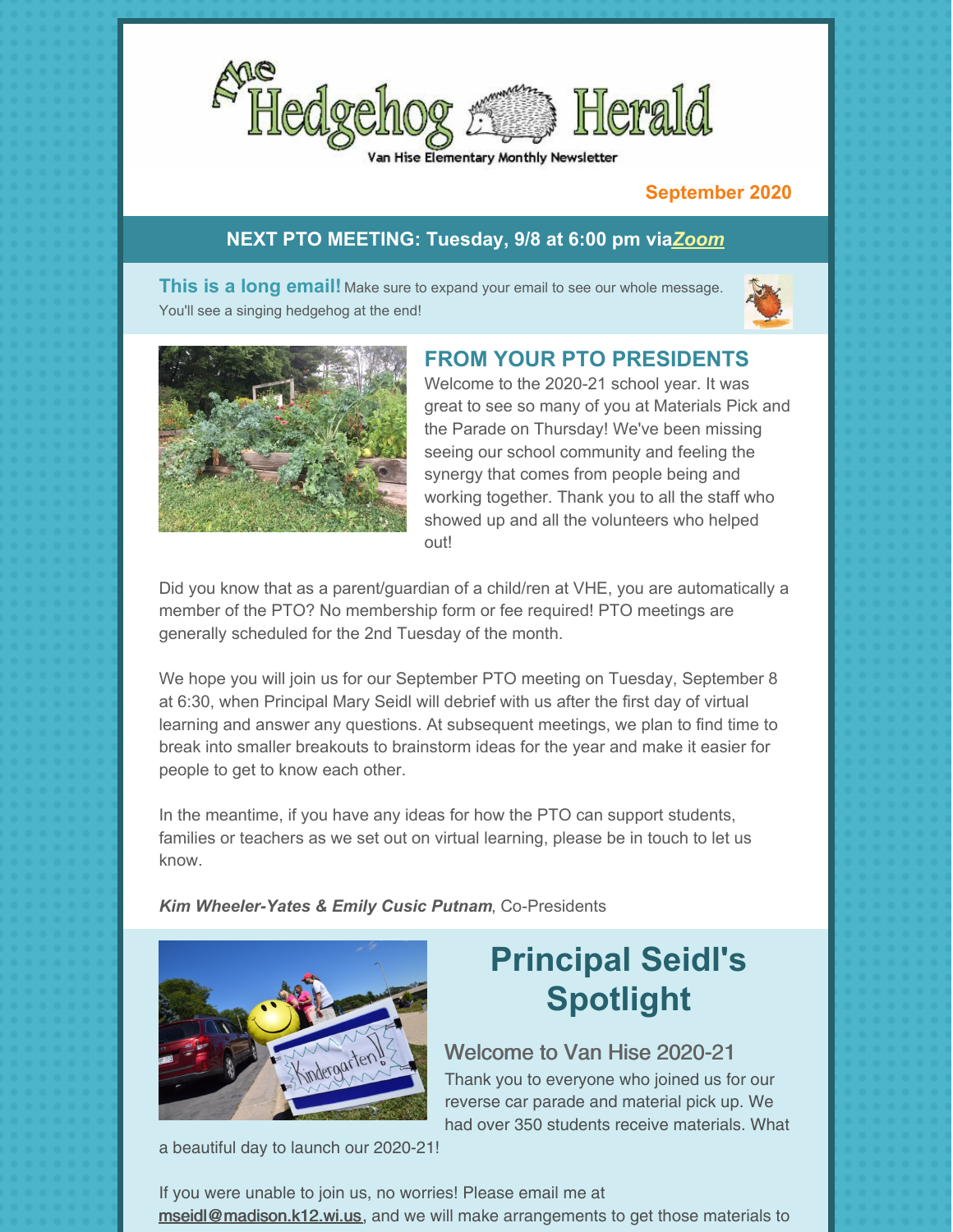you before the end of the first week of school.

This week our teachers met with parents for connection conferences, held grade level town hall meetings, and welcomed back students at our reverse parade and materials pick up! 2020-21 is starting off like no other. I want you to know that each and every one of us on our VHE team is committed to lifting the learning of our Hedgies this Fall. We recognize that to do this we will be partnering with families and care providers. It makes sense that we launched this year with multiple opportunities to connect with our families, and we look forward to our continued partnership - we are truly strong together!

#### This school year will not look the same as when students are with us AT the school; however, it will include:

- **Live instructional opportunities four days a week**
- **Rigorous academic work that will result in accelerated student learning**
- **Increased feedback for students on their work**
- **Opportunities for students to connect with their teacher and classroom**

To accomplish this, we will begin this school year, as we do all school years, by building routines and structures that support student growth. Typically we spend the first two weeks of school learning "how" to do school - where to line up, what materials are needed from lockers throughout the day, how to access resources in and out of the classroom, etc. While we will not be talking about procedures within the building, we will be doing this same teaching about procedures in virtual learning. How to use See-saw, where to find resources online, and when and how to meet with the teacher if needed are a few of the many topics that we look forward to meeting with students about in the coming weeks to build a solid foundation before we launch rigorous academics.

We often refer to the beginning of school as a time when we need to go slow to go fast. It is critical that we insure all students have devices and know how to navigate tools in using them before we take off with instructional lessons. I invite you to do the same at home as we are doing at school. Work to establish home routines and practices that will support



your Hedgie this school year. Build a strong foundation to support learning. For example, while at school, we will be talking about how to access tools on Chromebooks, at home you might be talking about how to insure that students are turning off distractions and using a space that enables them to engage fully when teachers are providing live lessons. It is through our partnership that we know our Hedgies will accelerate in their learning! Truly stronger together.

Kindly, Mary

# Events at a Glance | SEPTEMBER

## **ALL YEAR SEPTEMBER 3**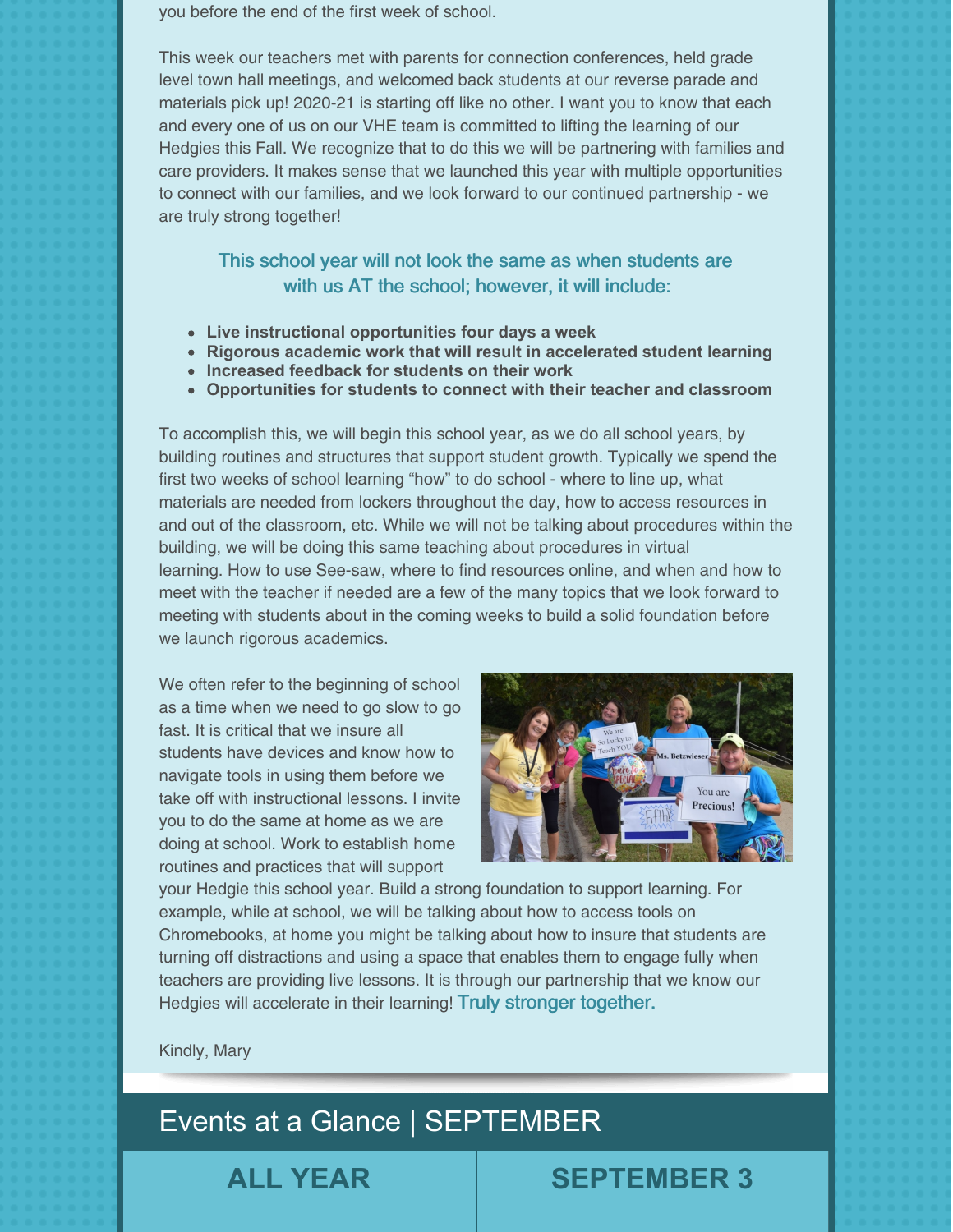**Please reach out if your family needs assistance.**

**Rachael Nachtwey,** Social Worker **[rlnachtwey@madison.k12.wi.us](mailto:rlnachtwey@madison.k12.wi.us)**

## **SEPTEMBER 8**

**First Day of the [2020/21](https://enrollment.madison.k12.wi.us/) [School](https://enrollment.madison.k12.wi.us/) Year!**

**BACK TO SCHOOL REVERSE PARADE & MATERIALS PICKUP**

## **SEPTEMBER 8**

**PTO MEETING via Zoom**

6:30 - 7:30 pm Zoom link *[HERE](https://zoom.us/j/99185982164#success)*

## **SEPTEMBER 17**

**EMPOWERMENT GROUP FOR PARENTS OF BLACK & BROWN STUDENTS**

> Sign up *[HERE](https://docs.google.com/forms/d/e/1FAIpQLSdQd-y29BBnsk6Oc9VWW7IELMvb9KZoGLgQQ8zvCCalNpsTsA/viewform?usp=sf_link)* 6:00 PM

## **Empowerment Group Starting for Parents of Black & Brown Students**



At Van Hise, we value the voices of all families and want all in our school community to experience a sense of belonging. We understand that in our

school there are significantly less students of color, and this may bring unique challenges. We also know that historically our black and brown children have lacked voice, and we want to support practices that will lift this voice. For these reasons, Van Hise is welcoming parents of black and brown children to a shared parent forum on **Thursday, September 17 at 6 PM**. This empowerment group will provide a space for parents to share their experiences and gather together. We welcome you to attend. Ms. Chanel and I are hosting this event. If interested, please **[click](https://docs.google.com/forms/d/e/1FAIpQLSdQd-y29BBnsk6Oc9VWW7IELMvb9KZoGLgQQ8zvCCalNpsTsA/viewform?usp=sf_link) here** to sign up for additional information to join our conversation.

**-Principal Seidl**



## **Next PTO Meeting Tues, Sept 8, 6:30 PM** Zoom Link *[HERE](https://zoom.us/j/99185982164#success)*

We encourage you to join us for the September PTO meeting to hear what's happening, have your voice

heard, get involved, and meet other parents.

## **All Van Hise families are automatically members of the PTO.**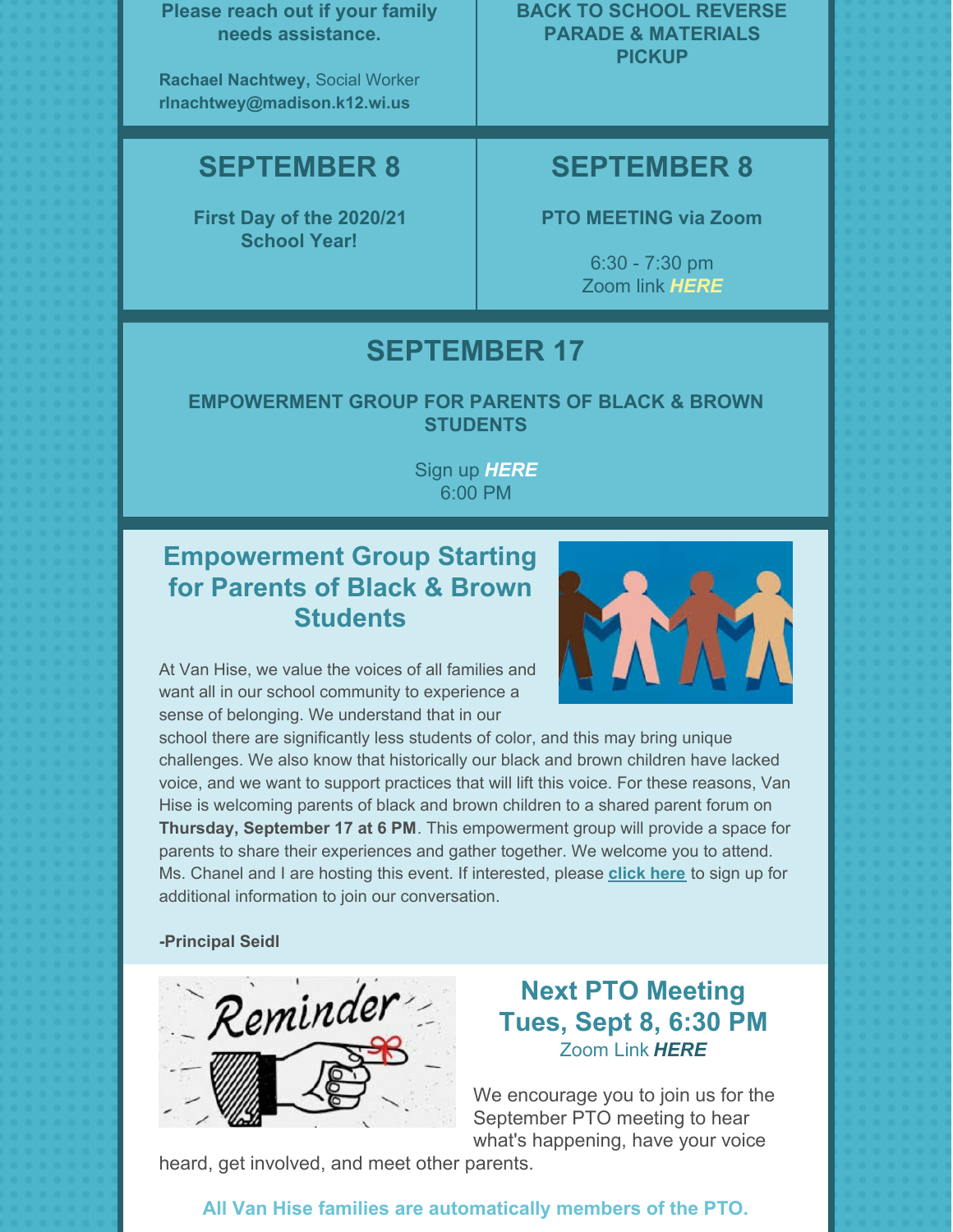#### **See you there!**

## **Nurturing our students together**

Dear VHE Parents,

At Van Hise, we believe that mental health and wellbeing is part of the basis for a happy and successful life at school and beyond. We strive to improve the well-being of our students and staff in



everything we do, build resilience, identify and monitor concerns, and support and partner with students and families who face challenges.

Children and youth today are experiencing more and more stress, especially as we all cope with the consequences of the COVID-19 pandemic and ongoing racialized violence. Find out how your child is feeling. Communicate that what they are feeling may be normal. At the same, we encourage you to be attentive to signs that may merit attention. For example,

- Sudden behavioral changes like withdrawal or irritation
- Excessive worry or sadness
- Unhealthy eating or sleeping habits
- Sudden loss of interest in activities
- Talking about death or suicide

If you observe any of these behaviors in your child or have any concern about their mental health or wellness, we encourage you to reach out. You can reach out during school hours (8:00-3:30) to:

#### **Tara Salzwedel, School Psychologist** (M, W, Th) -

**[tlsalzwedel2@madison.k12.wi.us](mailto:tlsalzwedel2@madison.k12.wi.us)**, (*608) 285-2530 Google Voice (call/text)* **Rachael Nachtwey, School Social Worker** - **[rlnachtwey@madison.k12.wi.us](mailto:rlnachtwey@madison.k12.wi.us)** *(920) 545-5276 Google Voice (call/text)*

**Mary Seidl, Principal** - **[mseidl@madison.k12.wi.us](mailto:mseidl@madison.k12.wi.us)**, (608) 204-4804 (office), (608) 807-6929 (cell)

Together, we can have a positive influence on youth and provide them with the skills they need to achieve social-emotional wellness. In certain situations, you may encounter a crisis or emergency that merits immediate action. Please keep in mind the following resources:

Suicide Prevention Lifeline: 608-280-2600 or 1-800-273-8255 Text "HOPELINE" to 741741 24/7 Parental Stress Line - 1-800-632-8188 Contacting your preferred medical provider (e.g., Pediatrician) through your healthcare provider For more emergency resources, go to **[https://bit.ly/MMSD\\_SMH](https://bit.ly/MMSD_SMH)**

As with every aspect of school life, effective support for students' mental health and wellbeing depends on the strength of input from our families and the wider community. We look forward to working together for the wellbeing of our students. We also continue to encourage an open dialogue with all our families and would value feedback on any of the above, or otherwise, that may help us improve wellbeing throughout the school.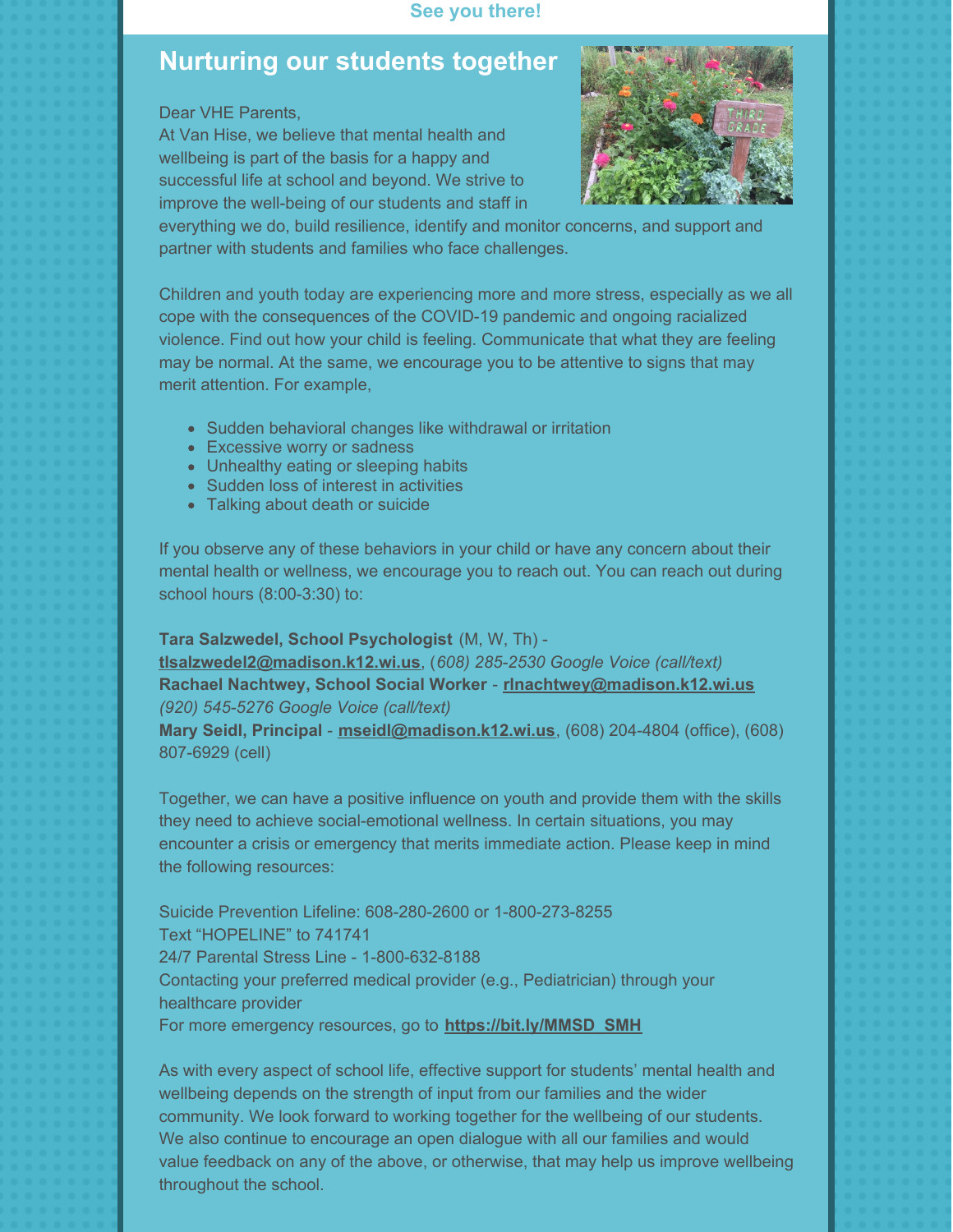**Sincerely, The Van Hise Student Support Team**



## **LET US KNOW IF WE CAN HELP**

We know some families in our community have urgent needs. The PTO is here with resources to help. By working through our school Social Worker, family needs are kept private and confidential. Please be in touch with Ms. Nachtwey if your family

needs assistance of any kind during these difficult times.

**Rachael Nachtwey,** Social Worker **[rlnachtwey@madison.k12.wi.us](mailto:rlnachtwey@madison.k12.wi.us)**



## **Looking for a way to volunteer in the community?**

**Some families are looking for opportunities to get out and provide volunteer time and service to our Madison community. Below is information about how to sign up to help deliver for the West High Area Collaborative Food Pantry Delivery. Thea's Table is the organization that is giving volunteer coordination and logistic support for the effort.**

#### **FROM THE WEST HIGH AREA COLLABORATIVE:**

The West High Area Collaborative is seeking volunteers to help deliver meals once a week during virtual learning. As the school year kicks off, school social workers will be checking in with all their students and parents to determine need. Toward the end of September, we expect to have a lot of referrals and need help with delivery. Do you have 1-1.5 hours once a week to deliver meals to 3 or 4 families?

Thea's Table is a volunteer-run program to help families when they are in extreme need due to homelessness, illness, financial difficulties, etc. Families are referred by MMSD school social workers, who remain the main contact for the family. They can stay on the program until their situation stabilizes, they are able to use local food pantries, or otherwise become more food-secure.

While schools are virtual-only during COVID, Thea's Table delivers food to each family's home. Food is picked up between 12 and 1 on Thursdays, so families must be able to have someone home to receive it between 12:30 and 2 pm. We are usually able to provide fresh milk, bread, fruit, produce, frozen meat, canned goods, dairy products, eggs, and snacks.

Thea's Table is currently looking for volunteer drivers to pick up food each week from Westminster Presbyterian Church, 4100 Nakoma, for 3-4 families and drive to the family homes. There is no direct contact: once at the home, the driver calls or texts to tell the family that the food is there, then unloads the food to the front of the building.

Anyone interested in helping with Thea's Table, or wanting more information, may call or email Mary Lou Taylor, director, at *[mlt9@mac.com](mailto:mlt9@mac.com)* or 414-405-1021.

### *MORE [INFORMATION](https://files.constantcontact.com/a35ed802501/a60466de-640d-4ba9-9a0b-db1660c28ca5.pdf) [HERE](https://files.constantcontact.com/a35ed802501/a60466de-640d-4ba9-9a0b-db1660c28ca5.pdf)*